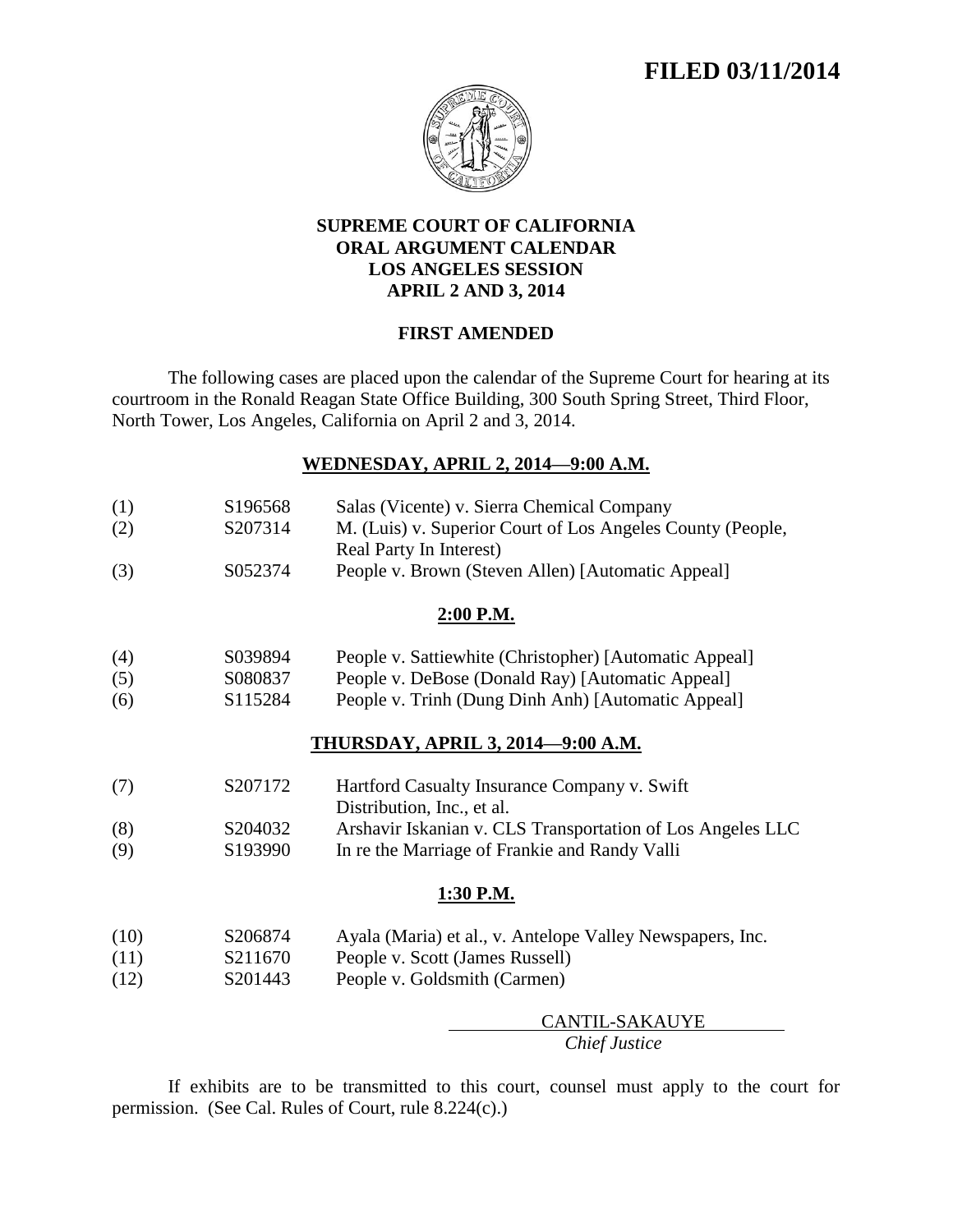## **SUPREME COURT OF CALIFORNIA ORAL ARGUMENT CALENDAR LOS ANGELES SESSION APRIL 2 AND 3, 2014**

The following case summaries are issued to inform the public about cases that the California Supreme Court has scheduled for oral argument and of their general subject matter. In most instances, the descriptions set out below are reproduced from the original news release issued when review in each of these matters was granted and are provided for the convenience of the public. The descriptions do not necessarily reflect the view of the court or define the specific issues that will be addressed by the court.

## **WEDNESDAY, APRIL 2, 2014—9:00 A.M.**

#### (1) *Salas (Vicente) v. Sierra Chemical Company, S196568*

#11-130 Salas (Vicente) v. Sierra Chemical Company, S196568. (C064627; 198 Cal.App.4th 29; Superior Court of San Joaquin County; CV033425.) Petition for review after the Court of Appeal affirmed the judgment in a civil action. This case presents the following issues: (1) Did the trial court err in dismissing plaintiff's claims under the Fair Employment and Housing Act (Gov. Code, § 12900 et seq.) on grounds of after-acquired evidence and unclean hands, based on plaintiff's use of false documentation to obtain employment in the first instance? (2) Did Senate Bill No. 1818 (2001–2002 Reg. Session) preclude application of those doctrines in this case? (See Civ. Code, § 3339; Gov. Code, § 7285; Health & Saf. Code, § 24000; Lab. Code, § 1171.5.) (3) Does federal immigration law preempt state law and thereby preclude an undocumented worker from obtaining, as a remedy for a violation of "state labor and employment laws" (Lab. Code, § 1171.5; Civ. Code, § 3339; Gov. Code, § 7285; Health & Saf. Code, § 24000), an award of compensatory remedies, including back pay? (See *Hoffman Plastic Compounds, Inc. v. NLRB*  (2002) 535 U.S. 137.)

# (2) *M. (Luis) v. Superior Court of Los Angeles County (People, Real Party In Interest), S207314*

#13-19 M. (Luis) v. Superior Court of Los Angeles County (People, Real Party In Interest), S207314. (B238460; 210 Cal.App.4th 982; MJ20593.) Petition for review after the Court of Appeal vacated an order in a juvenile wardship proceeding. This case presents the following issue: Could the restitution order in this case of felony vandalism for acts of graffiti be based on the victim city's average cost of removing, cleaning, and repairing incidents of graffiti on an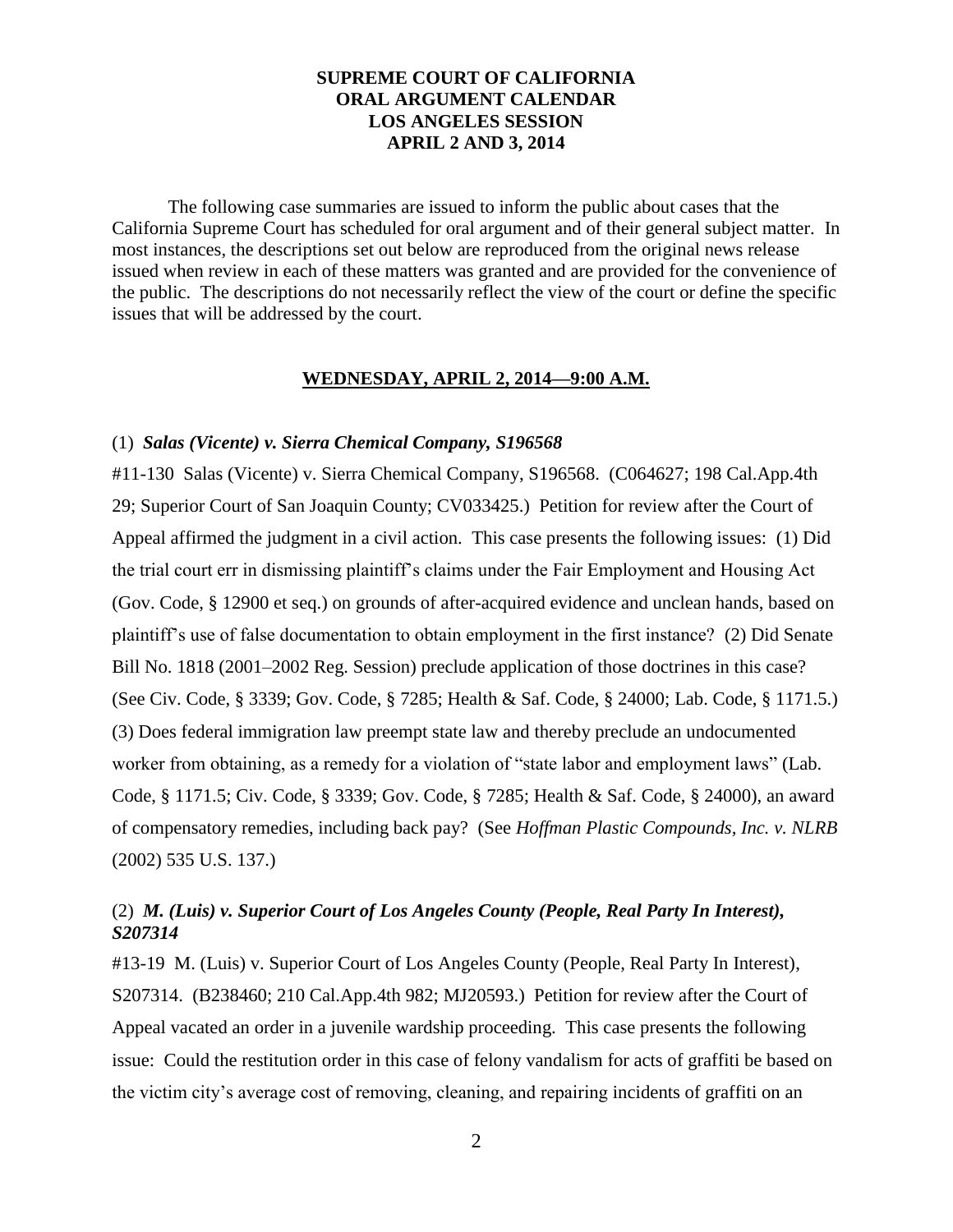annual basis, or was proof of the actual costs of mitigating the graffiti at issue in this case required?

(3) *People v. Brown (Steven Allen), S052374* [Automatic Appeal] This matter is an automatic appeal from a judgment of death.

## **2:00 P.M.**

(4) *People v. Sattiewhite (Christopher), S039894* [Automatic Appeal] This matter is an automatic appeal from a judgment of death.

(5) *People v. DeBose (Donald Ray), S080837* [Automatic Appeal] This matter is an automatic appeal from a judgment of death.

(6) *People v. Trinh (Dung Dinh Anh), S115284* [Automatic Appeal] This matter is an automatic appeal from a judgment of death.

## **THURSDAY, APRIL 3, 2014—9:00 A.M.**

(7) *Hartford Casualty Insurance Company v. Swift Distribution, Inc., et al., S207172* #13-18 Hartford Casualty Insurance Company v. Swift Distribution, Inc., et al., S207172. (B234234; 210 Cal.App.4th 915; Superior Court of Los Angeles County; BC442537.) Petition for review after the Court of Appeal affirmed the summary judgment in a civil action. This case presents the following issue: Did the allegations of the complaint constitute disparagement for purposes of insurance coverage or the duty to defend under the "advertising injury" provision of defendant's insurance policy?

#### (8) *Arshavir Iskanian v. CLS Transportation of Los Angeles, LLC, S204032*

#12-97 Arshavir Iskanian v. CLS Transportation of Los Angeles, LLC, S204032. (B235158; 206 Cal.App.4th 949; Superior Court of Los Angeles County; BC356521.) Petition for review after the Court of Appeal affirmed an order granting a motion to compel arbitration and dismissing class claims. This case presents the following issues: (1) Did *AT&T Mobility LLC v. Concepcion* (2011) 563 U.S. \_\_ [131 S. Ct. 1740, 179 L.Ed.2d 742] impliedly overrule *Gentry v. Superior Court* (2007) 42 Cal.4th 443 with respect to contractual class action waivers in the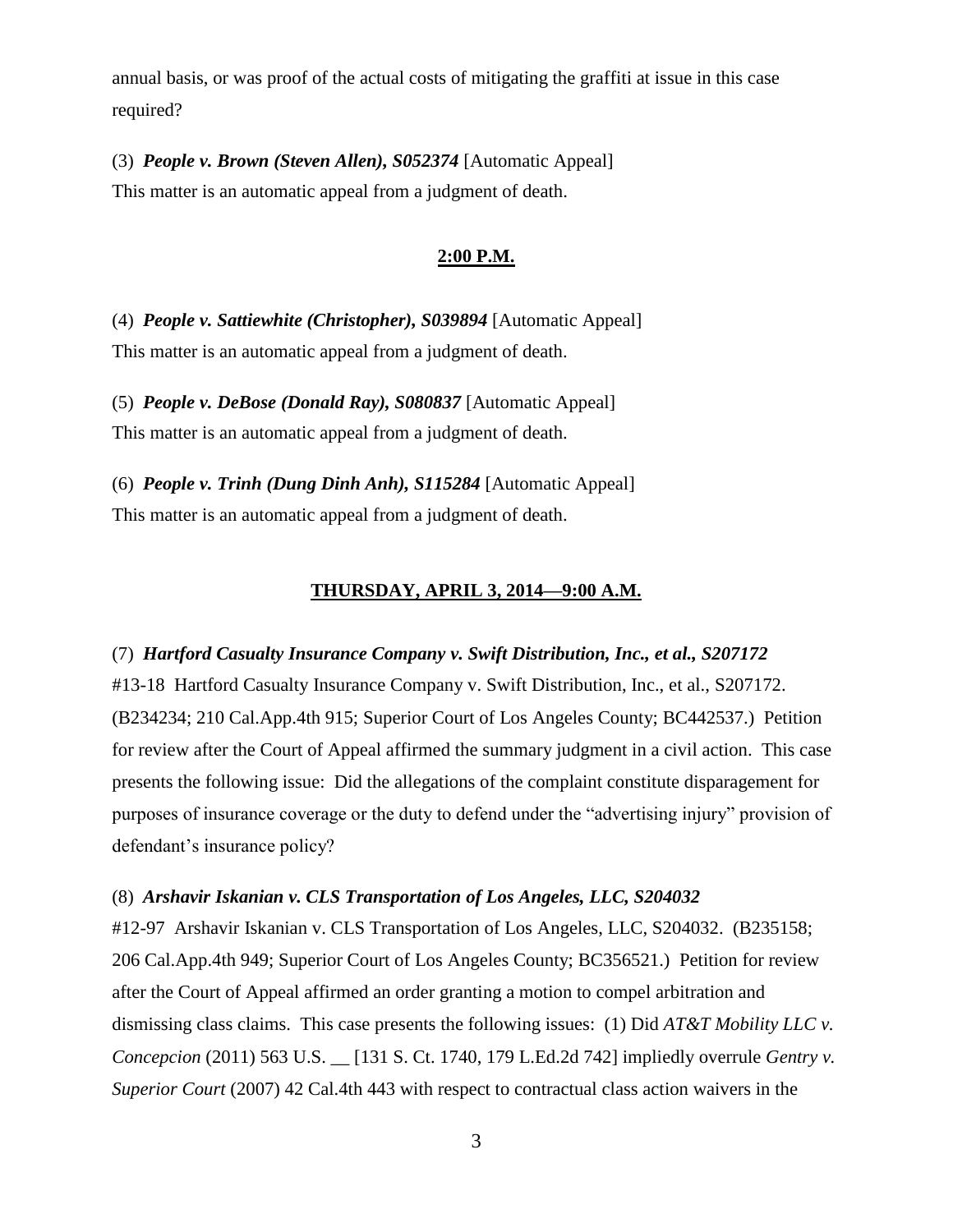context of non-waivable labor law rights? (2) Does the high court's decision permit arbitration agreements to override the statutory right to bring representative claims under the Labor Code Private Attorneys General Act of 2004 (Lab. Code, § 2698 et seq.)? (3) Did defendant waive its right to compel arbitration?

## (9) *In re the Marriage of Frankie and Randi Valli, S193990*

#11-103 In re the Marriage of Frankie and Randi Valli, S193990. (B222435; 195 Cal.App.4th 776; Superior Court of Los Angeles County; BD414038.) Petition for review after the Court of Appeal reversed the judgment in a marital dissolution action. This case includes the following issue: Did the Court of Appeal err in concluding that an insurance policy on the husband's life was the wife's separate property upon dissolution of the marriage, even though the policy was purchased during the marriage and the premiums prior to the couple's separation were paid with community funds, because the policy listed the wife as the owner?

#### **1:30 P.M.**

#### (10) *Ayala (Maria) et al., v. Antelope Valley Newspapers, Inc., S206874*

#13-13 Ayala (Maria) et al., v. Antelope Valley Newspapers, Inc., S206874. (B235484; 210 Cal.App.4th 77; Superior Court of Los Angeles County; BC403405.) Petition for review after the Court of Appeal affirmed in part and reversed in part an order denying class certification in a civil action. This case presents questions concerning the determination of whether common issues predominate in a proposed class action relating to claims that turn on whether members of the putative class are independent contractors or employees.

## (11) *People v. Scott (James Russell), S211670*

#13-62 People v. Scott (James Russell), S211670. (H037923; 216 Cal.App.4th 848; Superior Court of Monterey County; SS080912.) Petition for review after the Court of Appeal affirmed a judgment of conviction of a criminal offense. This case presents the following issue: Was defendant entitled to a county jail commitment under the Criminal Justice Realignment Act of 2011 when the trial court imposed and suspended execution of a prison sentence before the Act's effective date, but revoked probation and ordered execution of the sentence after the Act went into effect?